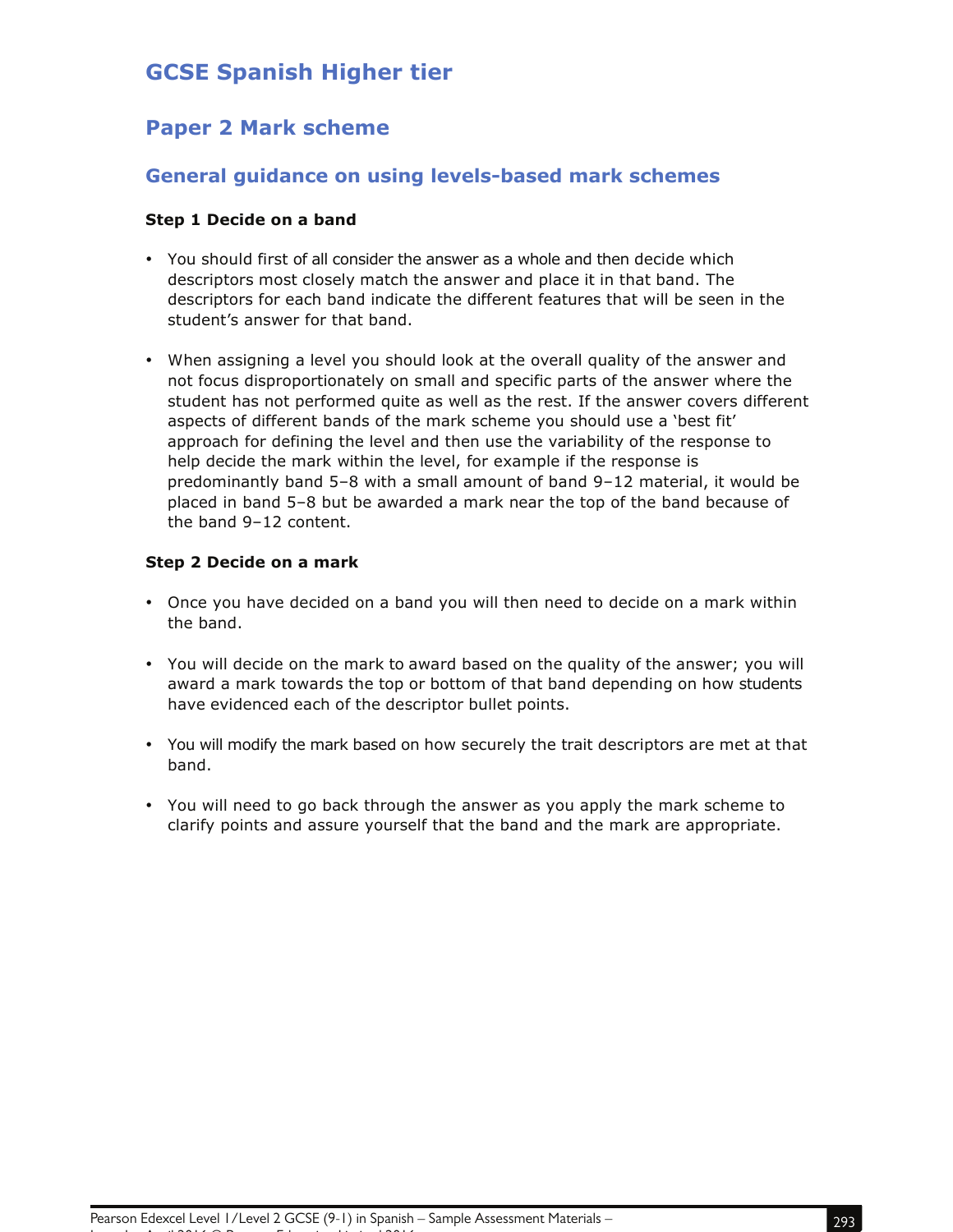## **Assessment criteria for the Higher tier - Part 1**

## **Role play – Higher tier (10 marks)**

For this task, students' work is marked by Pearson using the following assessment criteria. The mark grid is applied once to **each individual response to the prompts**. There is a maximum of 2 marks for each of the five prompts on the role play cards.

| <b>Mark</b>   | <b>Descriptor</b>                                                                                                                            |
|---------------|----------------------------------------------------------------------------------------------------------------------------------------------|
| 0             | No rewardable communication; highly ambiguous OR pronunciation<br>prevents communication                                                     |
|               | Partially clear/ambiguous OR partially appropriate within the context of the<br>role play; pronunciation may affect clarity of communication |
| $\mathcal{P}$ | Clearly communicated; appropriate within the context of the roleplay;<br>unambiguous; pronunciation supports clear communication             |

#### **Additional guidance on the mark scheme**

*Appropriate*: relevant response related to the prompt, uses appropriate register for the scenario.

**Partially clear / Pronunciation may affect clarity of communication:** makes speech difficult to understand immediately (even if the meaning is eventually understood)/forces the listener to strain to understand what is meant.

#### **Guidance on application of role play mark grid**

To exemplify application of the marking criteria, Higher role play 6 (HR2) has been selected to demonstrate a possible range of performances. This guidance should be viewed in conjunction with the Student and Teacher Cards and the assessment criteria.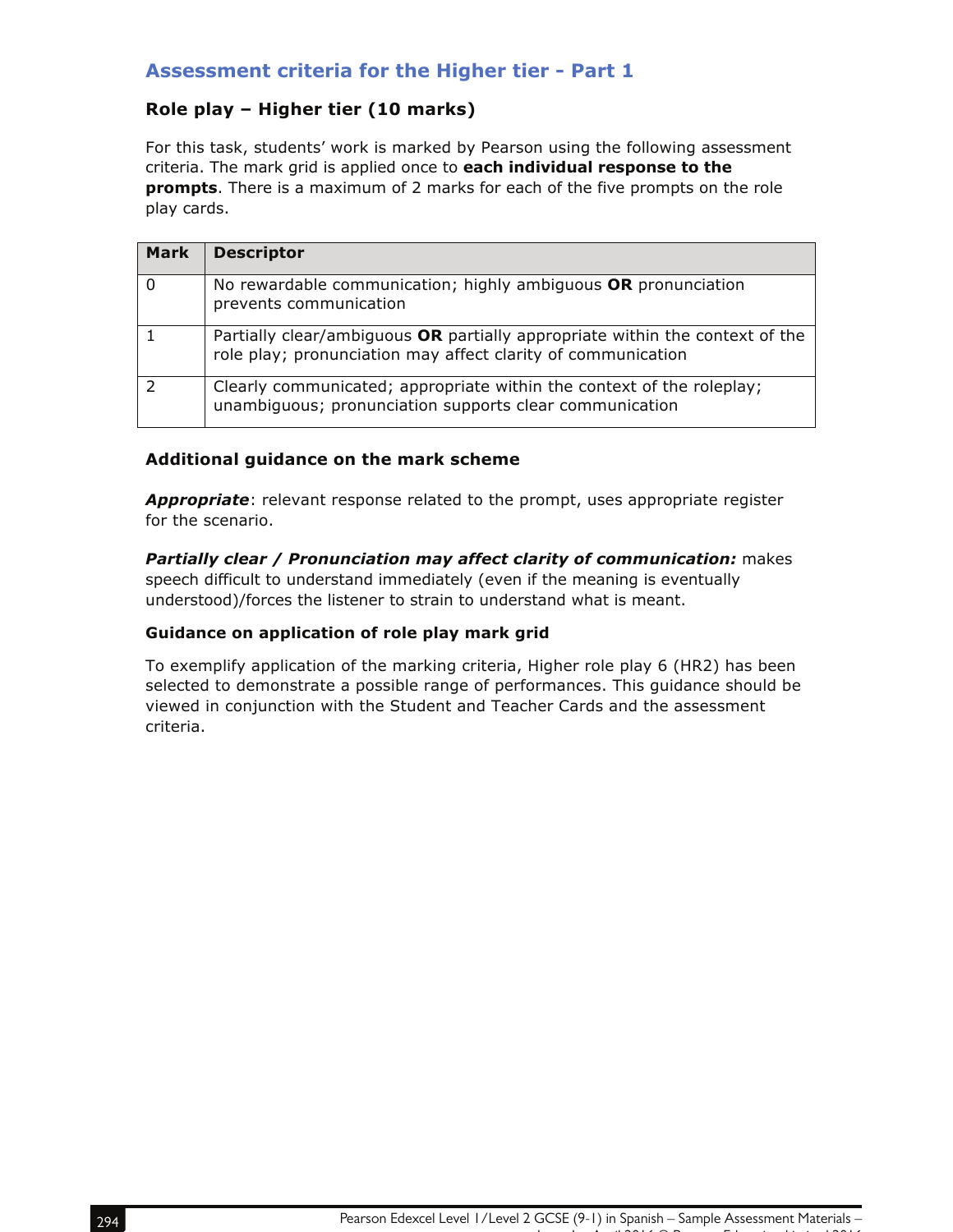### **Higher card 6 (HR2)**

## **En la casa de tu amigo/a. Vais a ir a una fiesta de cumpleaños juntos/as.**

#### **Prompt 1: Fiesta - hora**

| Mark          | <b>Descriptor</b>                                                                                                                                                                                       |                                                                                                                                                                       |
|---------------|---------------------------------------------------------------------------------------------------------------------------------------------------------------------------------------------------------|-----------------------------------------------------------------------------------------------------------------------------------------------------------------------|
| $\Omega$      | <b>Quiero once</b>                                                                                                                                                                                      | Me gusta la fiesta                                                                                                                                                    |
|               | No rewardable communication.                                                                                                                                                                            | No rewardable communication. The                                                                                                                                      |
|               | Highly ambiguous utterance, as it                                                                                                                                                                       | response does not answer the question.                                                                                                                                |
|               | does not give a clear answer to the                                                                                                                                                                     |                                                                                                                                                                       |
|               | question.                                                                                                                                                                                               |                                                                                                                                                                       |
|               | <b>Salir once horas</b>                                                                                                                                                                                 | Salido a las dos                                                                                                                                                      |
|               | Partially clear. Some key words<br>are evident in the response which<br>gives some meaning within the<br>context of the role play but the<br>omission of a subject affects clarity<br>of communication. | Communication is ambiguous. The<br>incorrect use of a past participle makes it<br>unclear if the talking about the present or<br>something s/he has done in the past. |
| $\mathcal{P}$ | Quiero salir a las ocho                                                                                                                                                                                 | Podemos salir a la cinco de la tarde                                                                                                                                  |
|               | Clearly communicated.                                                                                                                                                                                   | Clearly communicated, despite minor                                                                                                                                   |
|               |                                                                                                                                                                                                         | error in time construction.                                                                                                                                           |

#### **Question 1:** *¿A qué hora quieres salir para la fiesta?*

#### **Prompt 2: Regalo de cumpleaños ideal - razón**

#### **Question 2:** *¿Qué regalo te gustaría recibir para tu cumpleaños, y por qué?*

| Mark                     | <b>Descriptor</b>                |                                             |
|--------------------------|----------------------------------|---------------------------------------------|
| 0                        | <b>Recibir regalo</b>            | Comer una fiesta                            |
|                          | No rewardable communication.     | No rewardable communication, does not       |
|                          | Does not answer the question.    | give a meaningful response.                 |
|                          | Me gustaría recibir un reloj     | Me gustaría viajar                          |
|                          | Partially clear, as the response | Ambiguous due to lack of specific           |
|                          | does not address the reason for  | information relating to a present (i.e. the |
|                          | the preference.                  | response may indicate money for             |
|                          |                                  | travelling as a gift).                      |
| $\overline{\phantom{a}}$ | Me gusta recibir mucho           | Mi regalo preferido es un libro porque      |
|                          | chocolate porque delicioso       | me gusta leer                               |
|                          | Clearly communicated despite     | Clearly communicated.                       |
|                          | minor errors.                    |                                             |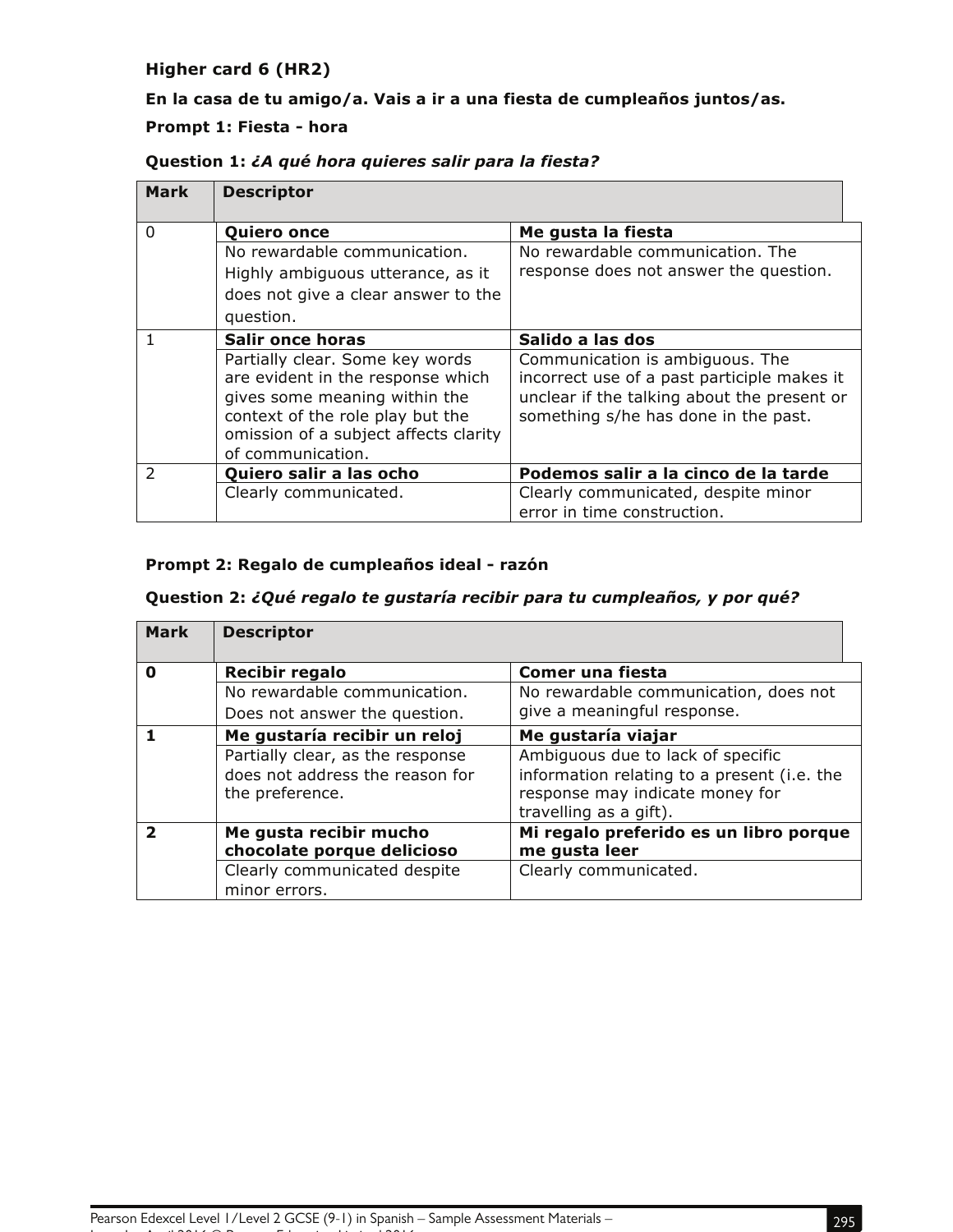#### **Prompt 3 : !**

| <b>Mark</b> | <b>Descriptor</b>                                                                                                                                                                                        |                                                                                                         |
|-------------|----------------------------------------------------------------------------------------------------------------------------------------------------------------------------------------------------------|---------------------------------------------------------------------------------------------------------|
| $\Omega$    | Mis amigos                                                                                                                                                                                               | Un regalo                                                                                               |
|             | No rewardable communication.                                                                                                                                                                             | No rewardable communication. Highly                                                                     |
|             | Response is highly ambiguous. It                                                                                                                                                                         | ambiguous response. Information is not                                                                  |
|             | is unclear if the response suggests                                                                                                                                                                      | substantiated.                                                                                          |
|             | e.g. with friends or at a friend's                                                                                                                                                                       |                                                                                                         |
|             | house etc.                                                                                                                                                                                               |                                                                                                         |
| 1           | Veo un concierto de Lady Gaga                                                                                                                                                                            | 'Celebrate' el cumpleaños con muchos<br>pasteles                                                        |
|             | Ambiguous due to use of incorrect<br>tense (i.e. it is unclear if the<br>candidate is making a general<br>point about his/her leisure<br>activities or if s/he is attempting to<br>answer the question). | Partially clear. Anglicised pronunciation of<br>verb ('celebrate') affects clarity of<br>communication. |
| 2           | Salí con mis amigos a una<br>discoteca                                                                                                                                                                   | Fui al playa con mi mejor amigo                                                                         |
|             | Clearly and fully communicated.                                                                                                                                                                          | Clearly communicated despite minor<br>gender error.                                                     |

### **Question 3:** *¿Cómo celebraste tu cumpleaños el año pasado?*

## **Prompt 4 : ? Fiesta - número de invitados**

| <b>Mark</b>   | <b>Descriptor</b>                                                                                                                                                                                            |                                                                                                                                                                                                       |
|---------------|--------------------------------------------------------------------------------------------------------------------------------------------------------------------------------------------------------------|-------------------------------------------------------------------------------------------------------------------------------------------------------------------------------------------------------|
| $\Omega$      | Quién personas                                                                                                                                                                                               | Número de invitados                                                                                                                                                                                   |
|               | No rewardable communication.<br>Incorrect question word renders<br>the utterance highly ambiguous.                                                                                                           | No rewardable answer. Highly ambiguous,<br>as it is unclear what specific information is<br>being elicited by the candidate.                                                                          |
| 1             | ¿Cuántos vienen?                                                                                                                                                                                             | ¿Qué número va a la fiesta?                                                                                                                                                                           |
|               | Communication is partially clear.<br>The lack of precision renders the<br>utterance partially ambiguous (i.e.<br>it is unclear if the question word<br>refers to, for example, people,<br>things or places). | Communication is ambiguous as there is<br>some doubt as to what the candidate is<br>referring to (i.e. without further<br>qualification it is unclear that the número<br>mentioned refers to people). |
| $\mathcal{P}$ | ¿Cuántos personas vienen a la<br>fiesta?                                                                                                                                                                     | ¿Cuántos amigos son invitado?                                                                                                                                                                         |
|               | Clearly communicated despite<br>minor agreement error                                                                                                                                                        | Clearly communicated despite minor<br>agreement error.                                                                                                                                                |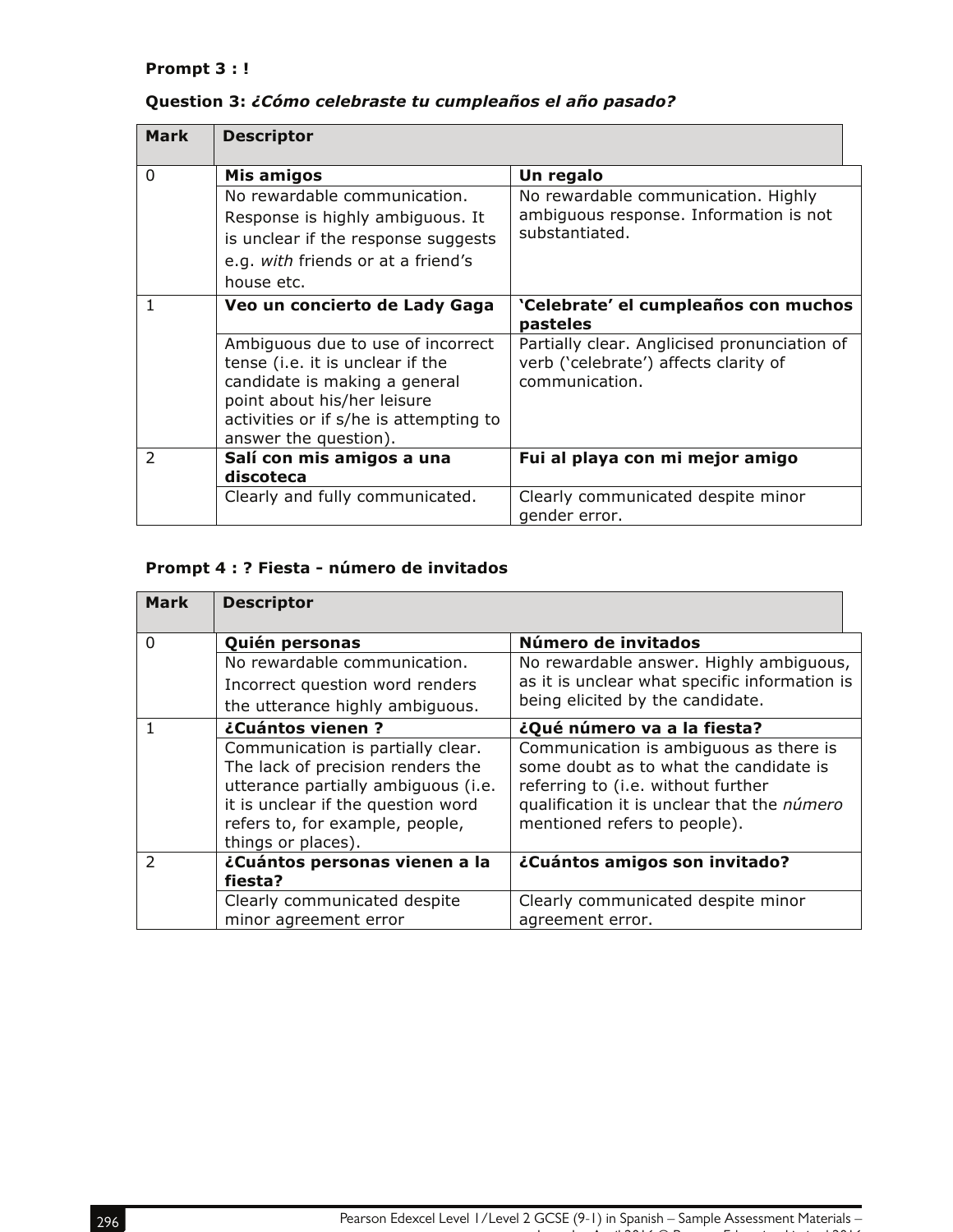## **Prompt 5 : ? Fiesta – duración**

| <b>Mark</b>   | <b>Descriptor</b>                                                                                                           |                                                                                                                                                                                                                                                                                                    |
|---------------|-----------------------------------------------------------------------------------------------------------------------------|----------------------------------------------------------------------------------------------------------------------------------------------------------------------------------------------------------------------------------------------------------------------------------------------------|
| 0             | ¿Cuándo duración?                                                                                                           | ¿Dónde la fiesta?                                                                                                                                                                                                                                                                                  |
|               | No rewardable communication.<br>The use of the wrong question<br>word renders the utterance highly<br>ambiguous.            | No rewardable communication. The<br>candidate has misunderstood the prompt<br>and has used the incorrect question word,<br>rendering the utterance highly<br>ambiguous.                                                                                                                            |
|               | ¿Sabe cuánto tiempo dura la<br>fiesta?                                                                                      | ¿A qué hora dura la fiesta?                                                                                                                                                                                                                                                                        |
|               | Partially appropriate, due to<br>incorrect register (i.e. the question<br>is posed in the usted form rather<br>than $t$ ú). | Partially clear communication. There is<br>some attempt at notion of length of time<br>but the utterance is imprecise (i.e. the<br>question construction makes it unclear if<br>the candidate has merely mistakenly<br>included 'a', or if the intention is to ask<br>what time the party starts). |
| $\mathcal{P}$ | ¿Cuánto horas es la fiesta?                                                                                                 | ¿Cuál es la duración de la fiesta?                                                                                                                                                                                                                                                                 |
|               | Clearly communicated, despite<br>minor error of agreement.                                                                  | Clearly communicated.                                                                                                                                                                                                                                                                              |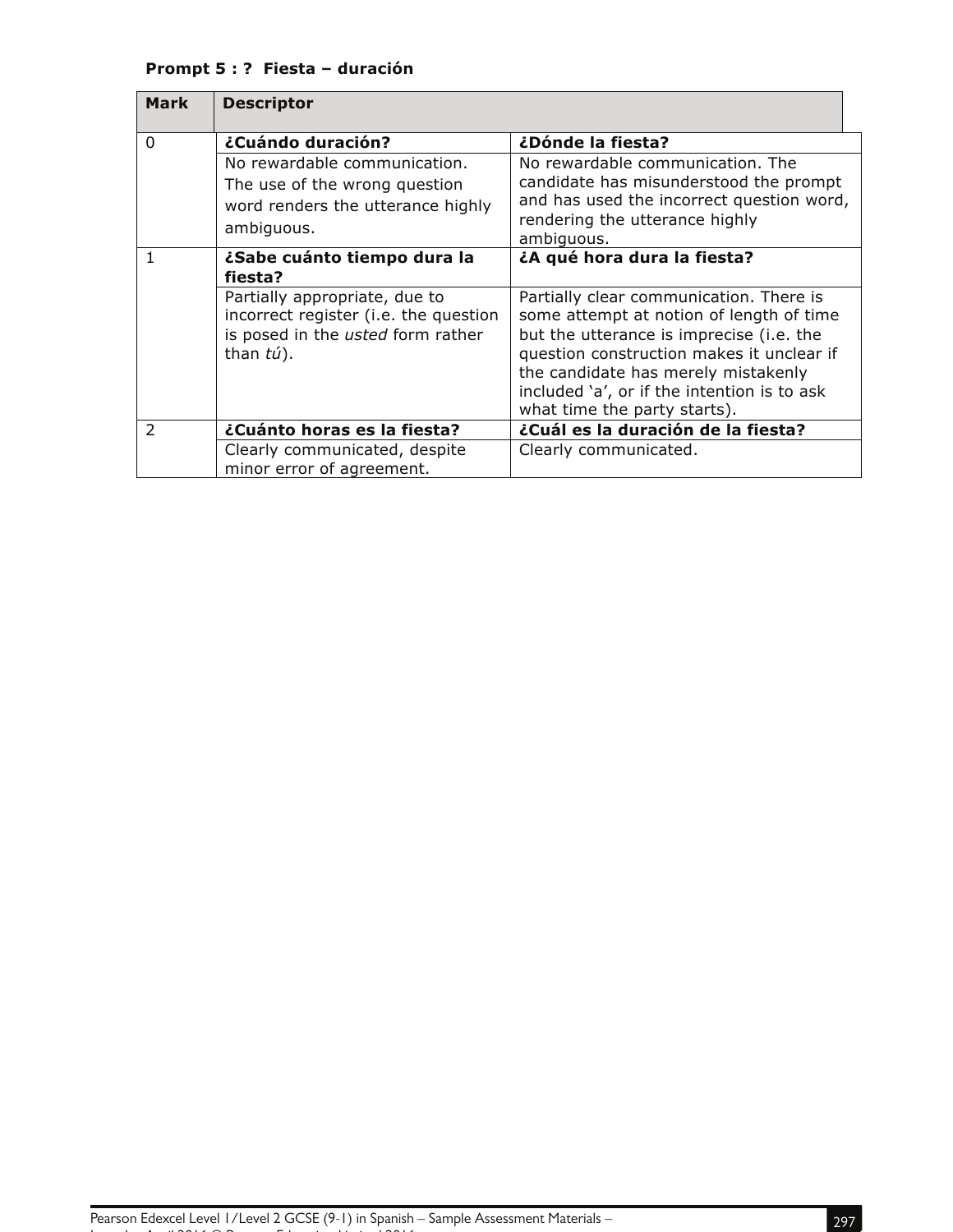## **Assessment criteria for the Higher tier - Part 2**

## **Picture-based task – Higher tier (24 marks)**

There are two mark grids to be applied to this task, which are:

- communication and content
- linguistic knowledge and accuracy.

#### **Picture-based task: communication and content - Higher tier**

| <b>Mark</b> | <b>Descriptor</b>                                                                                                                                                                                                                                                                                                                                                                                                                                                                               |
|-------------|-------------------------------------------------------------------------------------------------------------------------------------------------------------------------------------------------------------------------------------------------------------------------------------------------------------------------------------------------------------------------------------------------------------------------------------------------------------------------------------------------|
| 0           | No rewardable material                                                                                                                                                                                                                                                                                                                                                                                                                                                                          |
| $1 - 4$     | Responds to set questions with some development, some<br>٠<br>hesitation and some prompting necessary<br>Some effective adaptation of language to describe, narrate and<br>$\bullet$<br>inform in response to the set questions<br>Expresses opinions with occasional, brief justification<br>$\bullet$<br>Pronunciation and intonation are intelligible, occasionally<br>$\bullet$<br>inaccuracies affect clarity of communication                                                             |
| $5 - 8$     | Responds to set questions with frequently developed responses,<br>$\bullet$<br>occasional hesitation, occasional prompting necessary<br>Frequently effective adaptation of language to describe, narrate<br>$\bullet$<br>and inform in response to the set questions<br>Expresses opinions and gives justification with some development<br>$\bullet$<br>Pronunciation and intonation are intelligible, inaccuracies are<br>$\bullet$<br>minimal and have no impact on clarity of communication |
| $9 - 12$    | Responds to set questions with mostly developed and fluent<br>$\bullet$<br>responses, minimal hesitation and minimal prompting necessary<br>Predominantly effective adaptation of language to describe,<br>$\bullet$<br>narrate and inform, in response to the set questions<br>Expresses opinions effectively and gives justification which is<br>$\bullet$<br>mostly developed<br>Pronunciation and intonation are intelligible and predominantly<br>$\bullet$<br>accurate                    |
| $13 - 16$   | Responds to the set questions with consistently fluent and<br>$\bullet$<br>developed responses<br>Consistently effective adaptation of language to describe, narrate<br>$\bullet$<br>and inform, in response to the set questions<br>Expresses opinions with ease and gives fully-developed<br>$\bullet$<br>justification<br>Pronunciation and intonation are consistently accurate and<br>$\bullet$<br>intelligible                                                                            |

#### **Additional guidance**

*Adaptation of language to describe, narrate and inform*: adapts language to achieve different purposes in the language; students may adapt language more effectively for one purpose than another, for example they may use language effectively to inform but less effectively to narrate.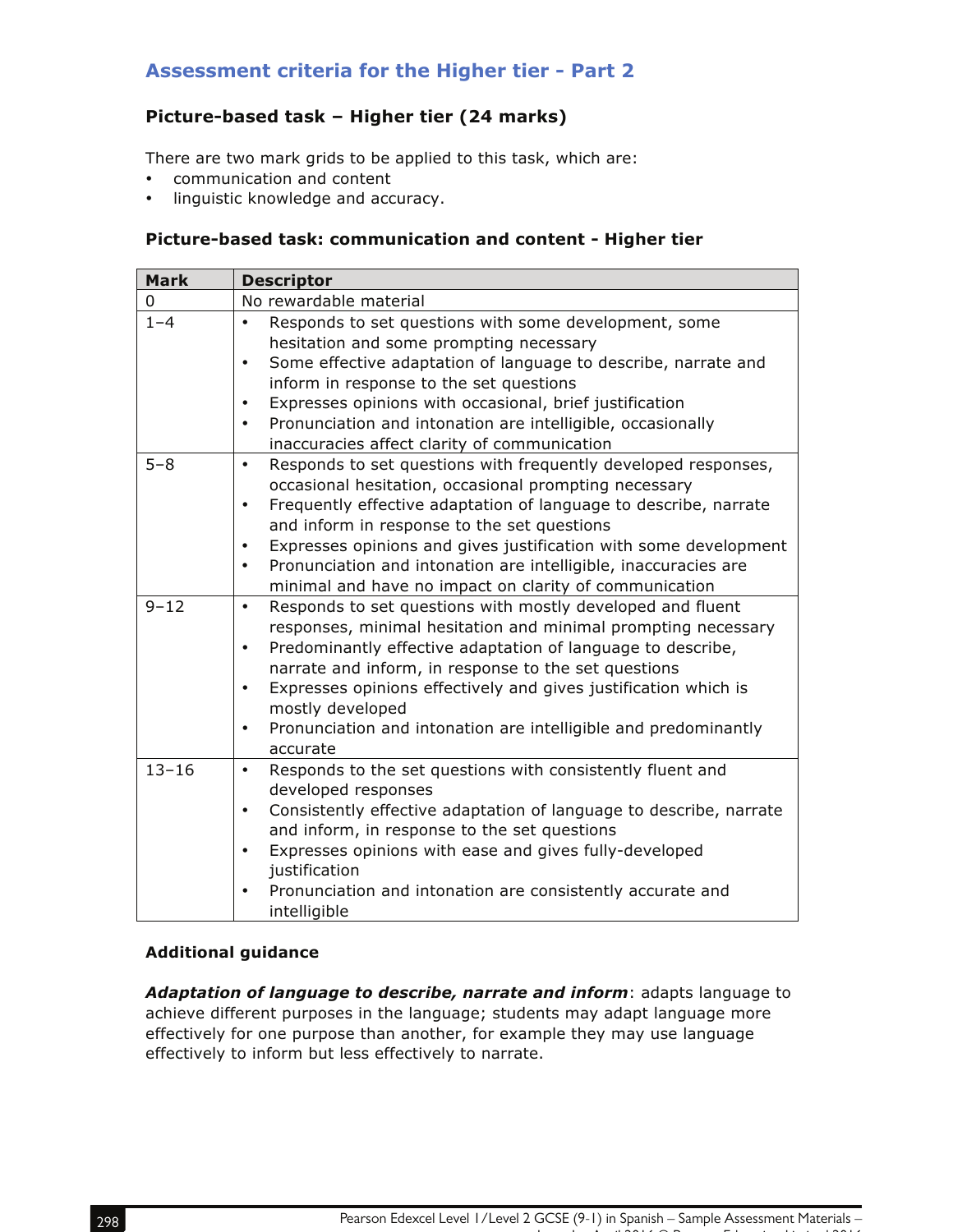### **Picture-based task: linguistic knowledge and accuracy - Higher tier**

| <b>Mark</b> | <b>Descriptor</b>                                                                                                                                                                                                                                                                                                                     |
|-------------|---------------------------------------------------------------------------------------------------------------------------------------------------------------------------------------------------------------------------------------------------------------------------------------------------------------------------------------|
| 0           | No rewardable material                                                                                                                                                                                                                                                                                                                |
| $1 - 2$     | Some accurate grammatical structures, including some successful<br>٠<br>references to past, present and future events in response to the<br>set questions, some ambiguity<br>Responses are partially coherent, errors occur that sometimes<br>٠<br>hinder clarity of communication and occasionally prevent meaning<br>being conveyed |
| $3 - 4$     | Generally accurate grammatical structures, generally successful<br>$\bullet$<br>references to past, present and future events in response to the<br>set questions, occasional ambiguity<br>Responses are generally coherent although errors occur that<br>٠<br>occasionally hinder clarity of communication                           |
| $5 - 6$     | Predominantly accurate grammatical structures, mostly successful<br>$\bullet$<br>references to past, present and future events in response to the<br>set questions<br>Responses are predominantly coherent, errors occur but they<br>٠<br>rarely hinder clarity of communication                                                      |
| $7 - 8$     | Consistently accurate grammatical structures, successful<br>$\bullet$<br>references to past, present and future events in response to the<br>set questions<br>Responses are coherent, any errors do not hinder the clarity of the<br>٠<br>communication                                                                               |

#### **Additional guidance**

*Errors*: students are not expected to produce perfect, error-free speech in order to access the top band as errors are also made by native speakers. The mark grid describes the frequency of errors and the impact that errors have on clarity.

#### Errors that **do not hinder clarity**:

- errors that do not affect meaning, for example gender, adjectival agreements
- infrequent errors that do not distract the listener from the content of what is being said.

#### Errors that **hinder clarity**:

- errors that make speech difficult to understand immediately (even if the meaning is eventually understood)/errors that force listeners to strain to understand what is meant, for example inappropriate tense formation, mismatch of subject and the possessive adjective
- frequent errors hinder clarity as they distract the listener from the content of what is being said.

#### Errors that **prevent meaning being conveyed**:

- errors that mean the listener cannot understand the message
- errors that convey the wrong message
- errors that make it unclear who is doing the action, i.e. using the incorrect person of the verb
- mother-tongue interference.

Issue 1 – April 2016 © Pearson Education Limited 2016

**NB**: these are examples only and do not constitute a finite list.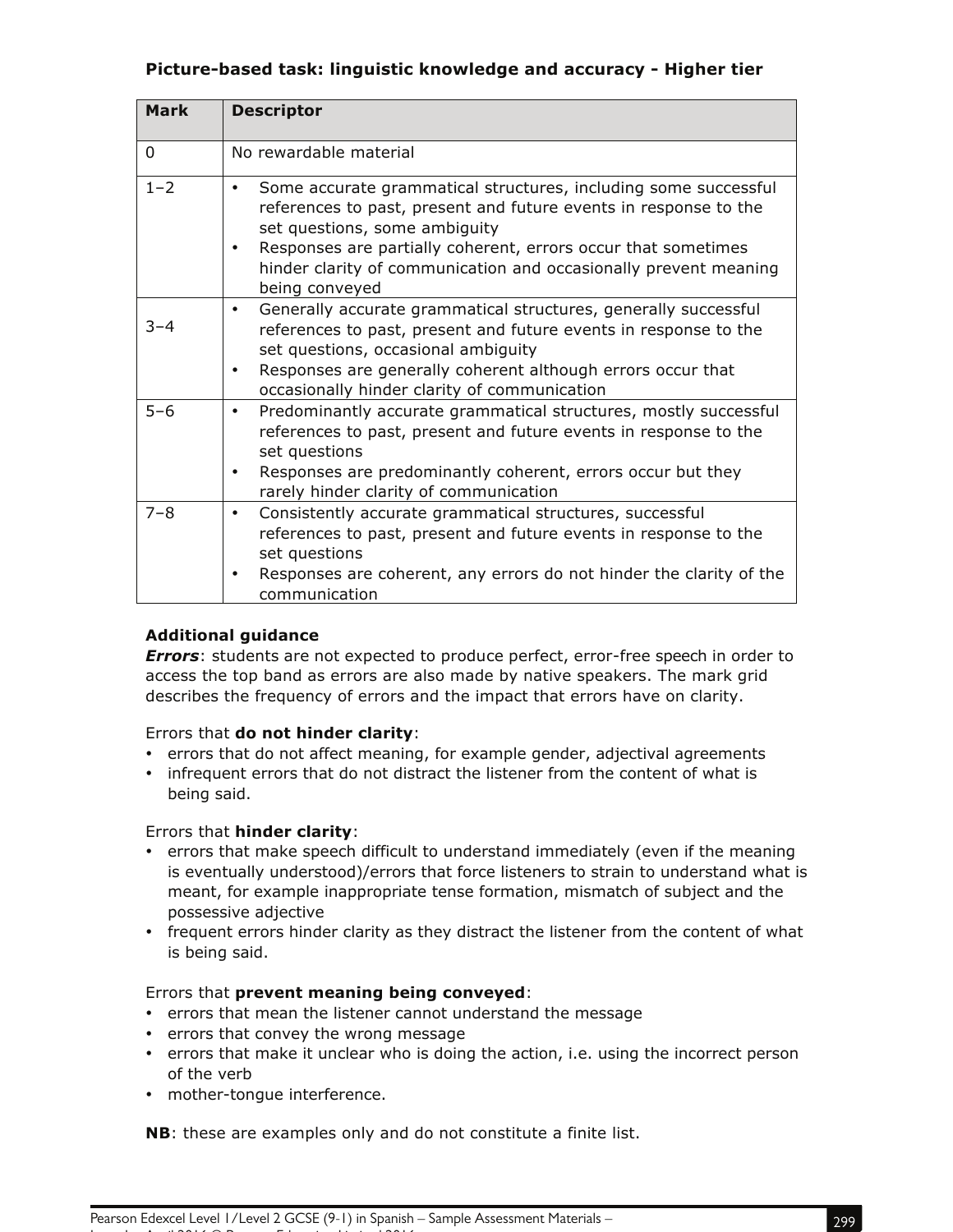## **Assessment criteria for the Higher tier - Part 3**

## **Conversation - Higher tier (36 marks)**

There are three mark grids to be applied to this task, they are:

- communication and content
- interaction and spontaneity
- linguistic knowledge and accuracy.

## **Conversation: communication and content - Higher tier**

| <b>Mark</b> | <b>Descriptor</b>                                                                                                                                                                                                                                                                                                                                                                                                                                                                                                                                                                  |
|-------------|------------------------------------------------------------------------------------------------------------------------------------------------------------------------------------------------------------------------------------------------------------------------------------------------------------------------------------------------------------------------------------------------------------------------------------------------------------------------------------------------------------------------------------------------------------------------------------|
| 0           | No rewardable material                                                                                                                                                                                                                                                                                                                                                                                                                                                                                                                                                             |
| $1 - 3$     | Communicates information relevant to the topics and questions,<br>$\bullet$<br>with occasionally extended sequences of speech<br>Uses language to produce straightforward ideas, thoughts and<br>$\bullet$<br>opinions with occasional justification<br>Uses a limited variety of mainly straightforward vocabulary,<br>$\bullet$<br>communication for some purposes is constrained because of<br>restricted range of vocabulary<br>Pronunciation and intonation are intelligible, occasionally<br>$\bullet$<br>inaccuracies affect clarity of communication                       |
| $4 - 6$     | Communicates information relevant to the topics and questions,<br>$\bullet$<br>with some extended sequences of speech<br>Occasionally uses language creatively to express some individual<br>$\bullet$<br>thoughts, ideas and opinions, some of which are justified<br>Occasional variety in use of vocabulary, including some examples of<br>$\bullet$<br>uncommon language with some variation of expression, fulfils<br>most purposes<br>Pronunciation and intonation are intelligible, inaccuracies are<br>$\bullet$<br>minimal and have no impact on clarity of communication |
| $7 - 9$     | Communicates detailed information relevant to the topics and<br>$\bullet$<br>questions, usually with extended sequences of speech<br>Frequently uses language creatively to express and justify a variety<br>$\bullet$<br>of individual thoughts, ideas and opinions<br>Uses a variety of vocabulary, including frequent use of uncommon<br>$\bullet$<br>language, to regularly vary expression for different purposes<br>Pronunciation and intonation are intelligible and predominantly<br>$\bullet$<br>accurate                                                                 |
| $10 - 12$   | Communicates detailed information relevant to the topics and<br>$\bullet$<br>questions, consistently extended sequences of speech<br>Consistently uses language creatively to express and justify a wide<br>$\bullet$<br>variety of individual thoughts, ideas and opinions<br>Consistently uses a wide variety of vocabulary, including uncommon<br>$\bullet$<br>language, to consistently vary expression for different purposes<br>Pronunciation and intonation are consistently accurate and<br>$\bullet$<br>intelligible                                                      |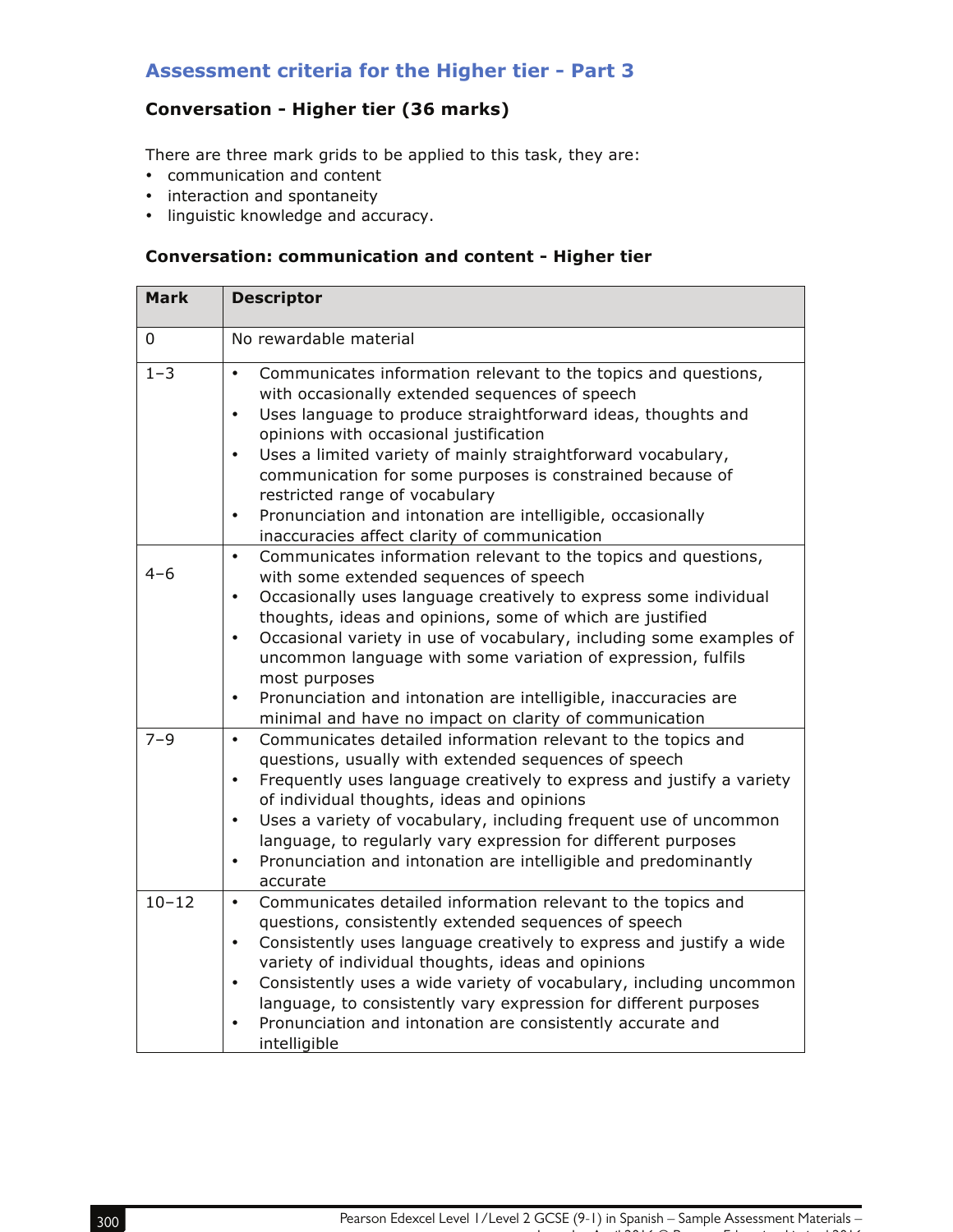#### **Additional guidance**

*Uses language creatively*: examples of creative language use are:

- using language to create an effect
- manipulating language, including familiar, high frequency and simple language, to respond to unfamiliar/unexpected contexts and purposes
- using language to express thoughts, ideas, feelings and emotions
- using language to inform and narrate ideas, thoughts and points of view to maintain interest
- applying a variety of vocabulary and structures to maintain interest
- using language effectively to achieve more complex purposes, for example to interest,

to convince.

*Individual* thoughts, ideas and opinions: this is linked to creative use of language whereby students use language to express original thoughts, ideas and points of view that go beyond the minimum/standard/predictable response.

**Straightforward** ideas, thoughts and opinions are those that give the minimum/standard/predictable response.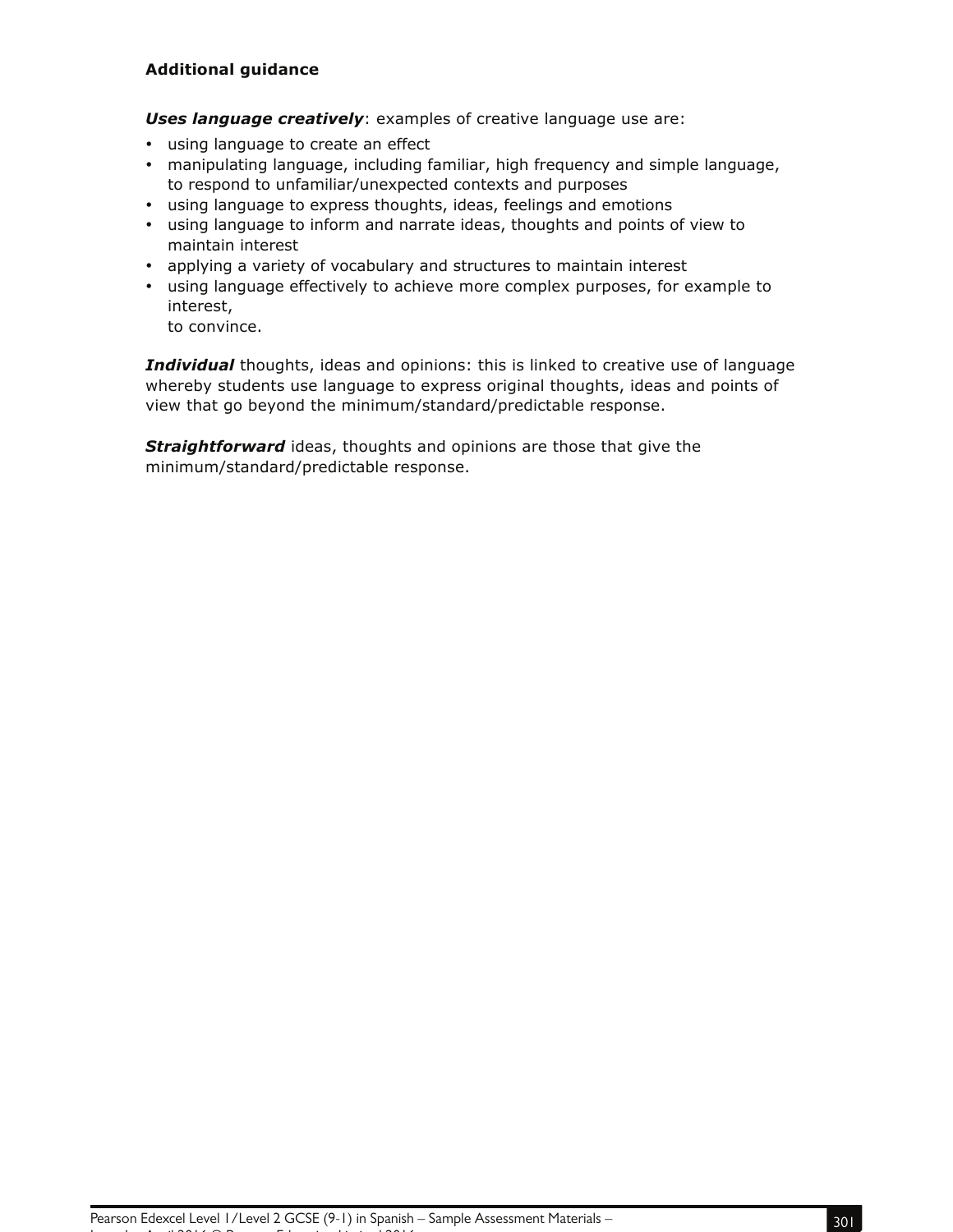#### **Conversation: interaction and spontaneity - Higher tier**

| <b>Mark</b> | <b>Descriptor</b>                                                                                                                                                                                                                                                                                                                                                                 |
|-------------|-----------------------------------------------------------------------------------------------------------------------------------------------------------------------------------------------------------------------------------------------------------------------------------------------------------------------------------------------------------------------------------|
| $\mathbf 0$ | No rewardable material                                                                                                                                                                                                                                                                                                                                                            |
| $1 - 3$     | Occasionally able to respond spontaneously with some examples of<br>٠<br>natural interaction although often stilted<br>Occasionally able to initiate and develop responses independently<br>٠<br>but regular prompting needed<br>Occasionally able to sustain communication, using<br>٠<br>rephrasing/repair strategies if necessary to continue the flow;<br>frequent hesitation |
| $4 - 6$     | Responds spontaneously to some questions, interacting naturally<br>٠<br>for parts of the conversation<br>Sometimes able to initiate and develop the conversation<br>٠<br>independently, some prompting needed<br>Sometimes able to sustain communication, using rephrasing/repair<br>٠<br>strategies if necessary to continue the flow; some hesitation                           |
| $7 - 9$     | Responds to most questions spontaneously, resulting in mostly<br>٠<br>natural interaction<br>Mostly able to initiate and develop the conversation independently<br>$\bullet$<br>Able to sustain communication throughout most of the<br>$\bullet$<br>conversation, using rephrasing/repair strategies if necessary to<br>continue the flow, occasional hesitation                 |
| $10 - 12$   | Responds spontaneously and with ease to questions, resulting in<br>٠<br>natural interaction<br>Consistently able to initiate and develop the conversation<br>٠<br>independently<br>Able to sustain communication throughout, using rephrasing/repair<br>٠<br>strategies if necessary to continue the flow                                                                         |

#### **Additional guidance**

*Respond(s) spontaneously***:** gives a relevant, impromptu response based on what they have heard.

**Rephrasing/repair strategies** are strategies that aid communication and allow the conversation to be sustained, for example rephrasing, circumlocution, adjusting the message, asking for clarification/repetition, repair strategies such as selfcorrection; these strategies enable students to deliver the message when exact vocabulary or expressions are not known.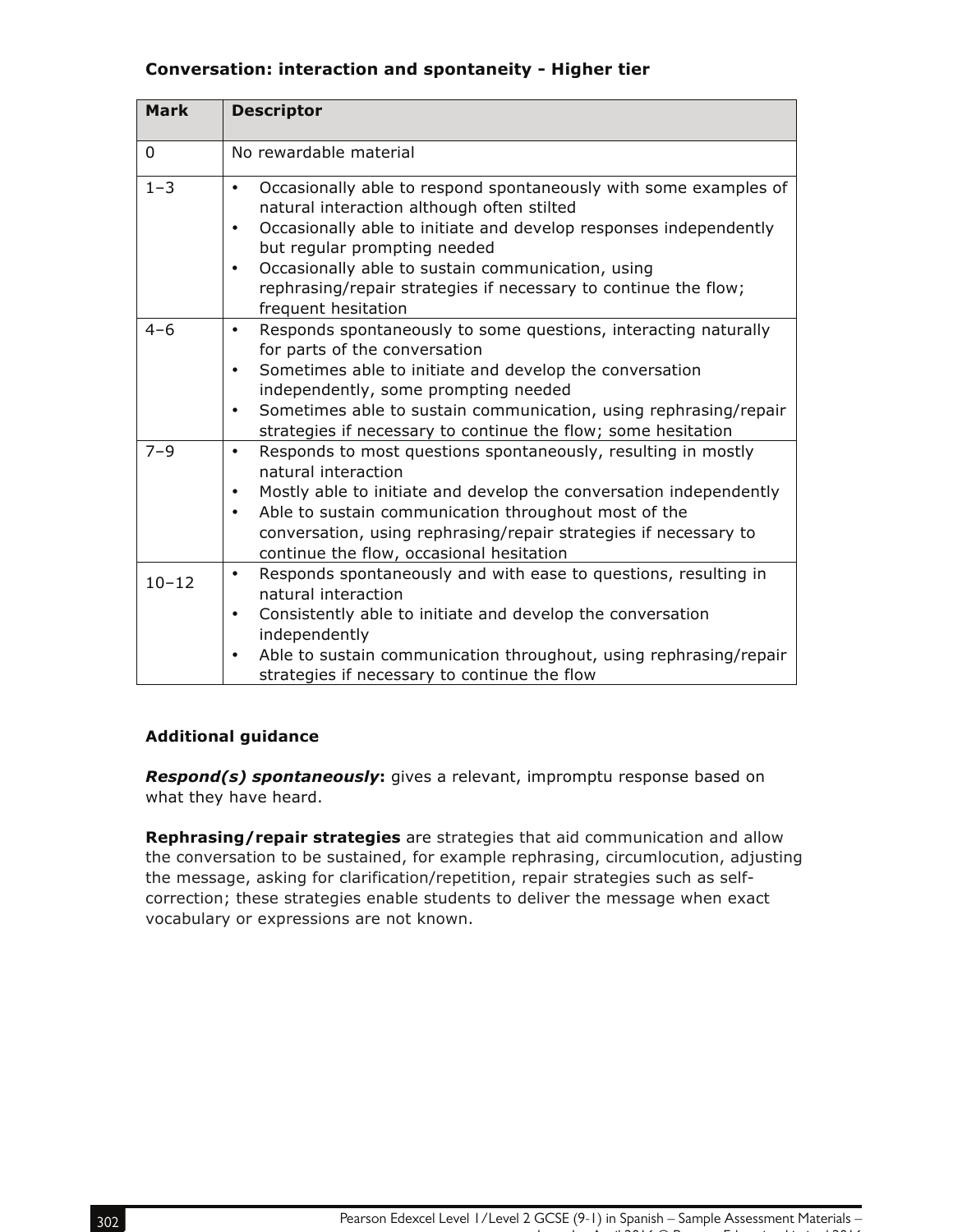### **Conversation: linguistic knowledge and accuracy - Higher tier**

| <b>Mark</b> | <b>Descriptor</b>                                                                                                                                                                                                                                                                                                                                                                                                                            |
|-------------|----------------------------------------------------------------------------------------------------------------------------------------------------------------------------------------------------------------------------------------------------------------------------------------------------------------------------------------------------------------------------------------------------------------------------------------------|
| $\mathbf 0$ | No rewardable material                                                                                                                                                                                                                                                                                                                                                                                                                       |
| $1 - 3$     | Manipulates a limited variety of mainly straightforward grammatical<br>$\bullet$<br>structures, minimal use of complex structures<br>Some accurate grammatical structures, some successful references<br>$\bullet$<br>to past, present and future events, some ambiguity<br>Sequences of coherent speech although errors occur that often<br>$\bullet$<br>hinder clarity of communication and occasionally prevent meaning<br>being conveyed |
| $4 - 6$     | Manipulates grammatical structures with occasional variation,<br>$\bullet$<br>complex structures used but repetitive<br>Generally accurate grammatical structures, generally successful<br>$\bullet$<br>references to past, present and future events<br>Generally coherent speech although errors occur that sometimes<br>$\bullet$<br>hinder clarity of communication                                                                      |
| $7 - 9$     | Manipulates a variety of grammatical structures, some variety of<br>$\bullet$<br>complex structures<br>Predominantly accurate grammatical structures, mostly successful<br>٠<br>references to past, present and future events<br>Predominantly coherent speech; errors occur but they rarely hinder<br>$\bullet$<br>clarity of communication                                                                                                 |
| $10 - 12$   | Manipulates a wide variety of grammatical structures, frequent use<br>$\bullet$<br>of complex structures<br>Consistently accurate grammatical structures, consistently<br>$\bullet$<br>successful references to past, present and future events<br>Fully coherent speech; any errors do not hinder the clarity of the<br>٠<br>communication                                                                                                  |

### **Additional guidance**

*Complex* grammatical structures are considered to be:

- all grammar and structures that are included in the grammar list which are specific to Higher tier GCSE
- varied and complex word order
- using extended sentences that include a range of structures, for example conjunctions, pronouns, reported speech and/or a range of lexis, for example to express abstract ideas/convey justified arguments
- conceptually more challenging language

*Straightforward* grammatical structures are considered to be:

• repetitive, simple word order

- short, simple sentences that use a repetitive range of common, high-frequency structures
- simple ideas, opinions and thoughts that are expressed but are not justified.